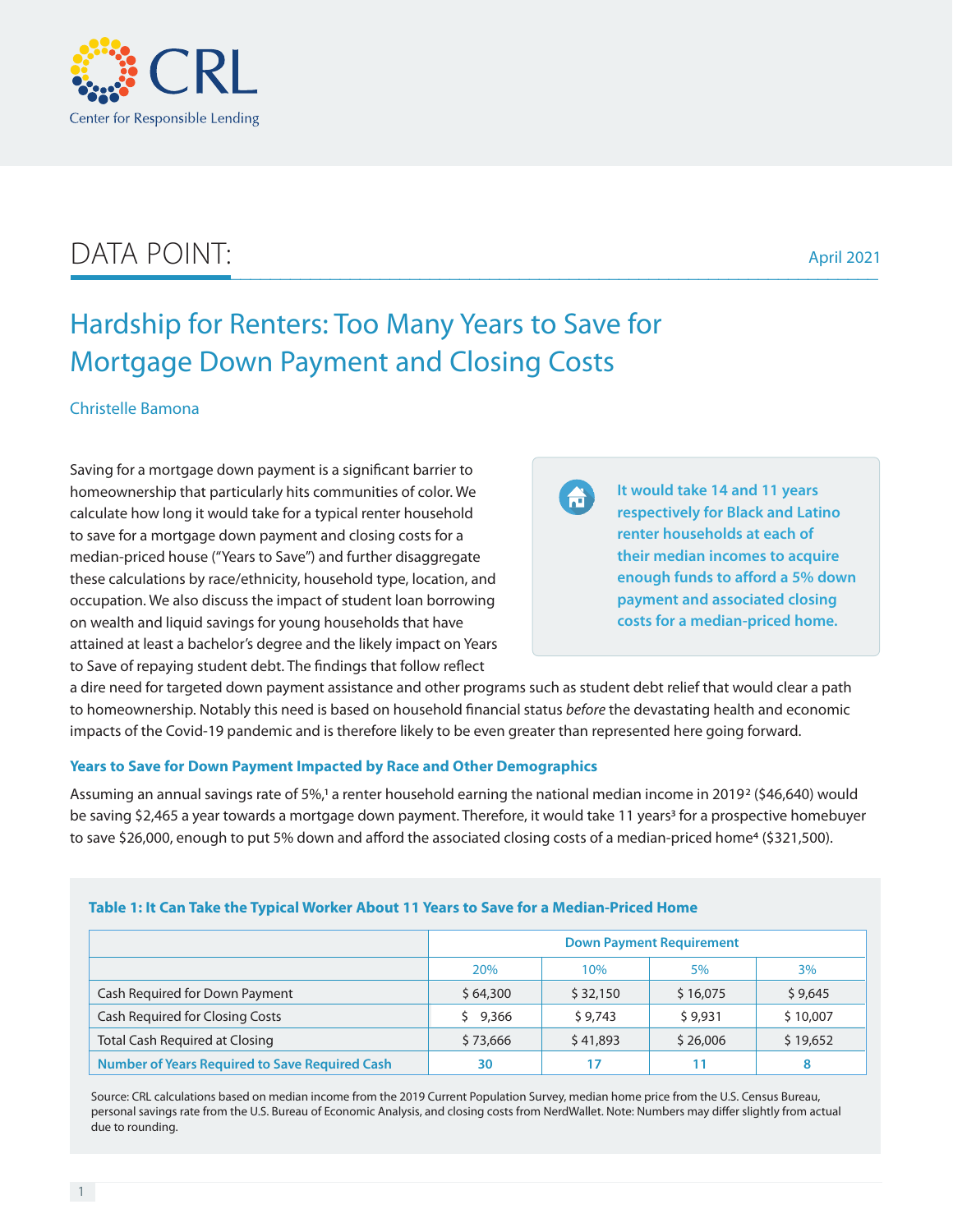Black households are falling further behind other racial/ethnic groups in homeownership, and Latino households continue to trail white households.<sup>5</sup> CRL estimates that it would take 14 and 11 years respectively for Black and Latino renter households at each of their median incomes to acquire enough funds to afford a 5% down payment and associated closing costs for a median-priced home.<sup>6</sup> In contrast, white renter households need 9 years to save for a 5% down payment, thus benefiting from an earlier entry into homeownership and its wealth-building advantages (Figure 1).





We compared renter households with children (married couple, male householder, female householder) and estimated that, with a median income of \$35,000—well below the \$73,000 median income for married couples—the typical single mother would need roughly 14 years to accumulate the necessary funds to make a 5% down payment on a median-price home.

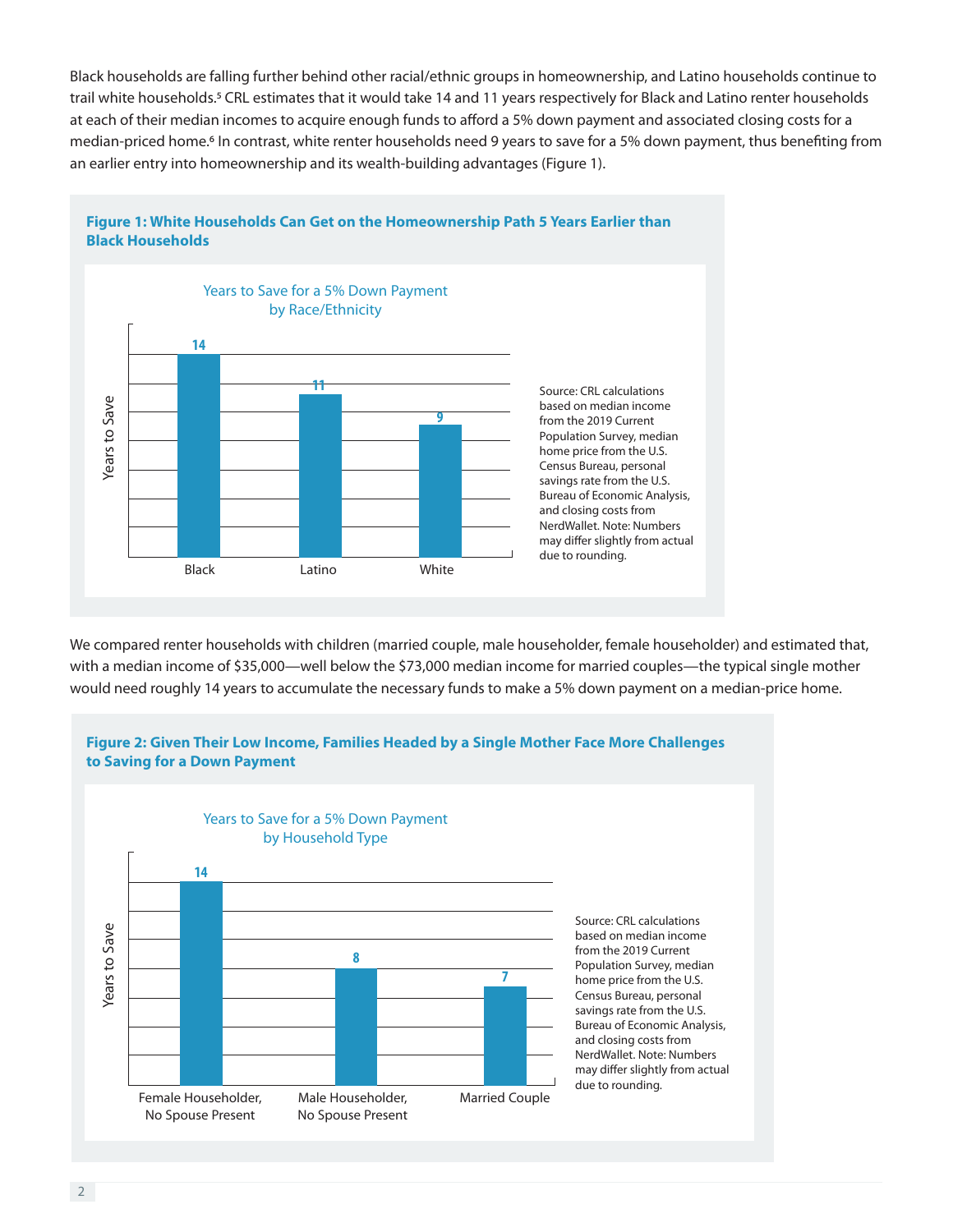House prices and income levels vary considerably across the country. We estimated how many years it would take for a typical renter household making the area's median income to save for a median-priced house. The graph below shows the number of years to save for a 5% down payment in the top 10 most populous metropolitan areas.

Home prices in expensive markets such as Los Angeles compound the difficulty of saving for a mortgage down payment. The median sale price in Los Angeles in 2019 was 11 times greater than the area's median income for renter households. As shown in Figure 3, it would take a prospective homebuyer in the Los Angeles metro area earning the local median income roughly 16 years to save for a 5% down payment on a median-priced home.



Source: CRL calculations based on 2019 home price data from the National Association of Realtors, income data from U.S. Bureau of Economic Analysis, personal savings rate from the U.S. Bureau of Economic Analysis, and closing costs from NerdWallet. Note: Numbers may differ slightly from actual due to rounding.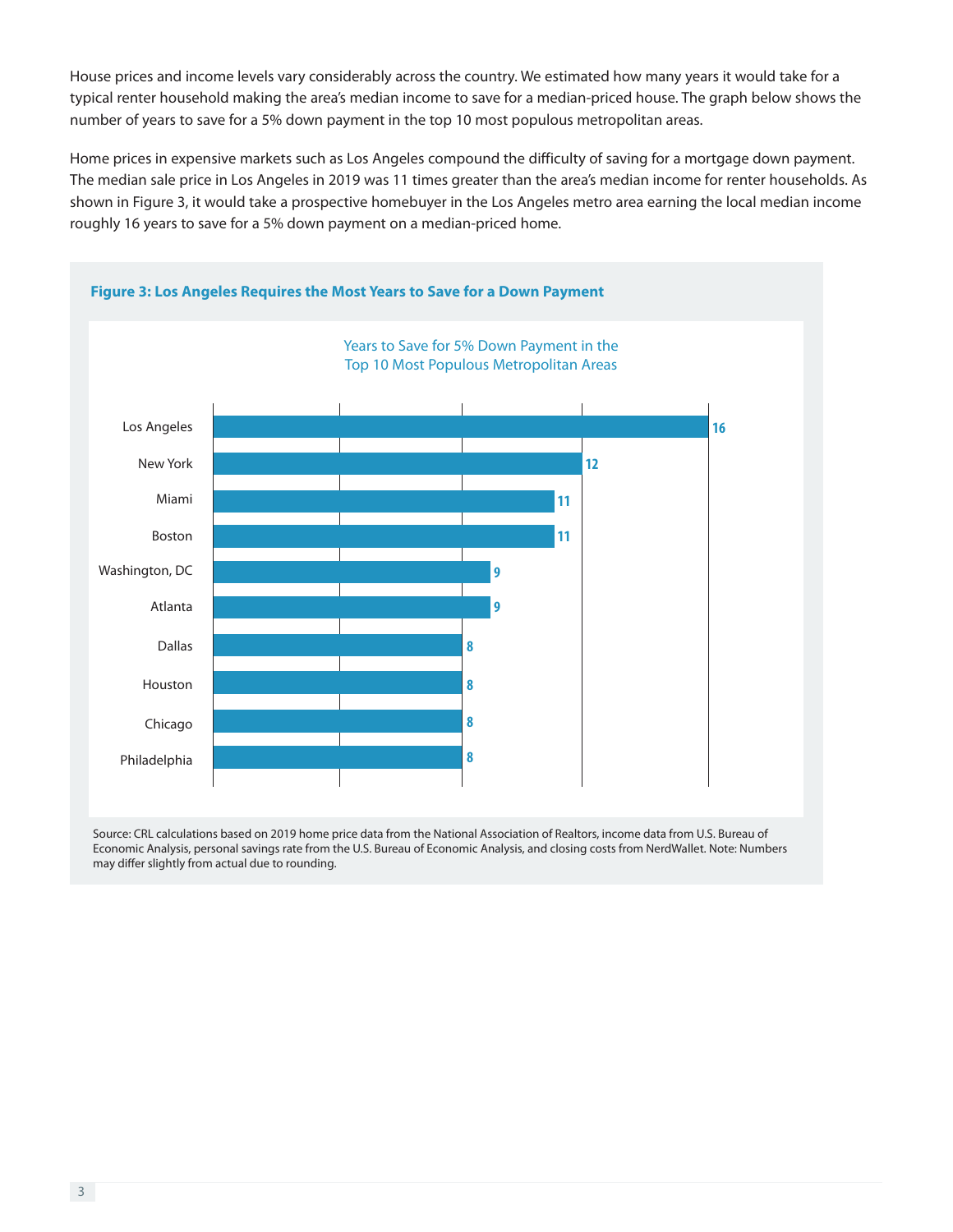Based on median earnings for various occupations, we estimated that it would take between 13 and 21 years for low- and middle-income workers highly affected by the Covid-19 pandemic (either as essential workers or workers in industries hard hit by job loss) to save for a 5% down payment and closing costs for a median-priced home.<sup>7</sup>



Source: CRL calculations based on 2019 median income by occupation from the U.S. Bureau of Labor Statistics, median home price from the U.S. Census Bureau, personal savings rate from the U.S. Bureau of Economic Analysis, and closing costs from NerdWallet. Note: Numbers may differ slightly from actual due to rounding.

#### **Wide Wealth Gap Between Older Millennial Homeowners and Renters**

Using data from the 2019 Survey of Consumer Finances (SCF), we analyzed the financial profile of those aged 30 to 38 (Older Millennials).8 The data suggest that the median net worth, cash savings, and assets of Older Millennials vary dramatically between households owning a home and renter households (Table 2). Among Older Millennials, homeowner households have 17 times the median assets of renter households and 20 times the net worth of renter households. The wealth gap between these two groups is likely driven by homeownership, which remains a primary way to build wealth.

#### **Table 2: Among Older Millennials the Net Worth of Homeowners Is 20 Times the Net Worth of Renters**

|                     | <b>Older Millennials</b> | <b>Homeowners</b> | <b>Renters</b> | Source: CRL calculations                                              |
|---------------------|--------------------------|-------------------|----------------|-----------------------------------------------------------------------|
| Median Net Worth    | \$43,100                 | \$119,750         | \$6,100        | based on data from the<br>Survey of Consumer<br>Finances, 2019. Note: |
| Median Cash Savings | \$4,080                  | \$7,500           | \$2,030        |                                                                       |
| Median Assets       | \$128,400                | \$348,800         | \$20,000       | Numbers may differ slightly<br>from actual due to rounding            |

to rounding.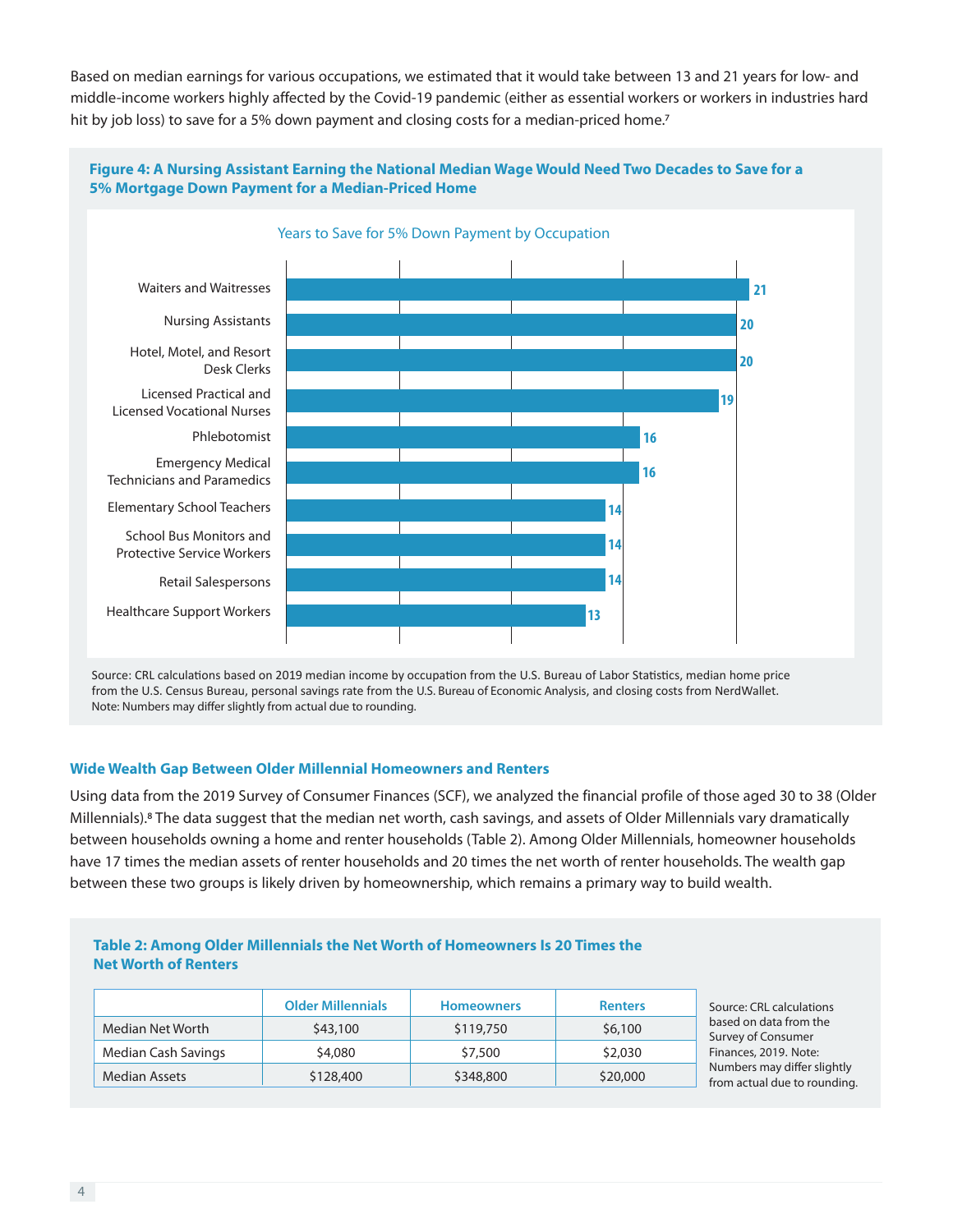#### **The Effect of Student Debt on the Pursuit of Homeownership**

Further, our analysis of the SCF reveals that saving for a down payment may be a big hurdle for young households that hold student debt. Continuing to restrict our dataset to renter households headed by an Older Millennial, we analyzed the wealth patterns between two groups: (1) households making payments on their student loan debts and (2) households without an outstanding student loan balance.

As shown in Table 3, young renters with outstanding student loans ("Indebted") are financially worse-off than their counterparts without them ("Debt-Free"). For instance, among bachelor's degree holders, those without outstanding student debt had a median net worth of \$62,400 in 2019, but those with outstanding student loans had a median net worth of \$-4,860. These gaps also exist for cash savings and assets.

|                            | <b>Associate Degree</b> |           | <b>Bachelor's Degree</b> |          | <b>Graduate Degree</b> |            |
|----------------------------|-------------------------|-----------|--------------------------|----------|------------------------|------------|
| <b>Student Debt Status</b> | Debt-Free               | Indebted  | Debt-Free                | Indebted | Debt-Free              | Indebted   |
| Median Net Worth           | \$18,950                | (57, 590) | \$62,400                 | (54,860) | \$68,650               | (565, 629) |
| <b>Median Cash Savings</b> | \$4,000                 | \$645     | \$9,000                  | \$5,300  | \$16,200               | \$9,600    |
| <b>Median Assets</b>       | \$40,000                | \$6,810   | \$62,400                 | \$37,600 | \$81,400               | \$56,100   |

#### **Table 3: The Struggle To Save for a Down Payment Is Exacerbated by the Burden of Student Loan Debt**

Source: CRL calculations-based data from the Survey of Consumer Finances, 2019.

Clearly, high educational attainment is no guaranty that households will realize the dream of homeownership. This is especially true for highly educated young Black households who face the impediments of lower incomes, lower cash savings, and lower family wealth endowments *along with* greater burdens of student debt relative to similarly educated white peers. For example, recent research by the Urban Institute found that young (35 and under) Black college graduates earned on average \$25,000 less in household income than white college graduates. They were also more likely to take out student loans (77% vs. 56%), and conditional on

**Clearly, high educational attainment is no guaranty that households will realize the dream of homeownership.** 

 $\bigoplus$ 

borrowing, had over \$1,400 more in student loans. The same research found that these same young Black college graduates had far lower home ownership (30%) than not only young white college graduates (49%) but also slightly lower homeownership than young white high school dropouts (32%).9

In terms of the impact of student debt on Years to Save, research from the Federal Reserve suggests that each \$1,000 increase in student debt for a household delays homeownership by approximately four months.10 Thus, even ignoring lower incomes, lower savings, and lower parental endowments for young Black households, we calculate that student debt overall (taking into account both households that borrow and those that don't) increases Years to Save by over 39 months for young Black college graduate households compared to their white peers.<sup>11</sup> Alternatively, if we compare a typical "borrowing" Black household with \$42,954 in student debt from the same Urban Institute study, to a white or (less likely) Black household with *no* student debt, Years to Save is almost 172 months (over 14 years) longer for the indebted household.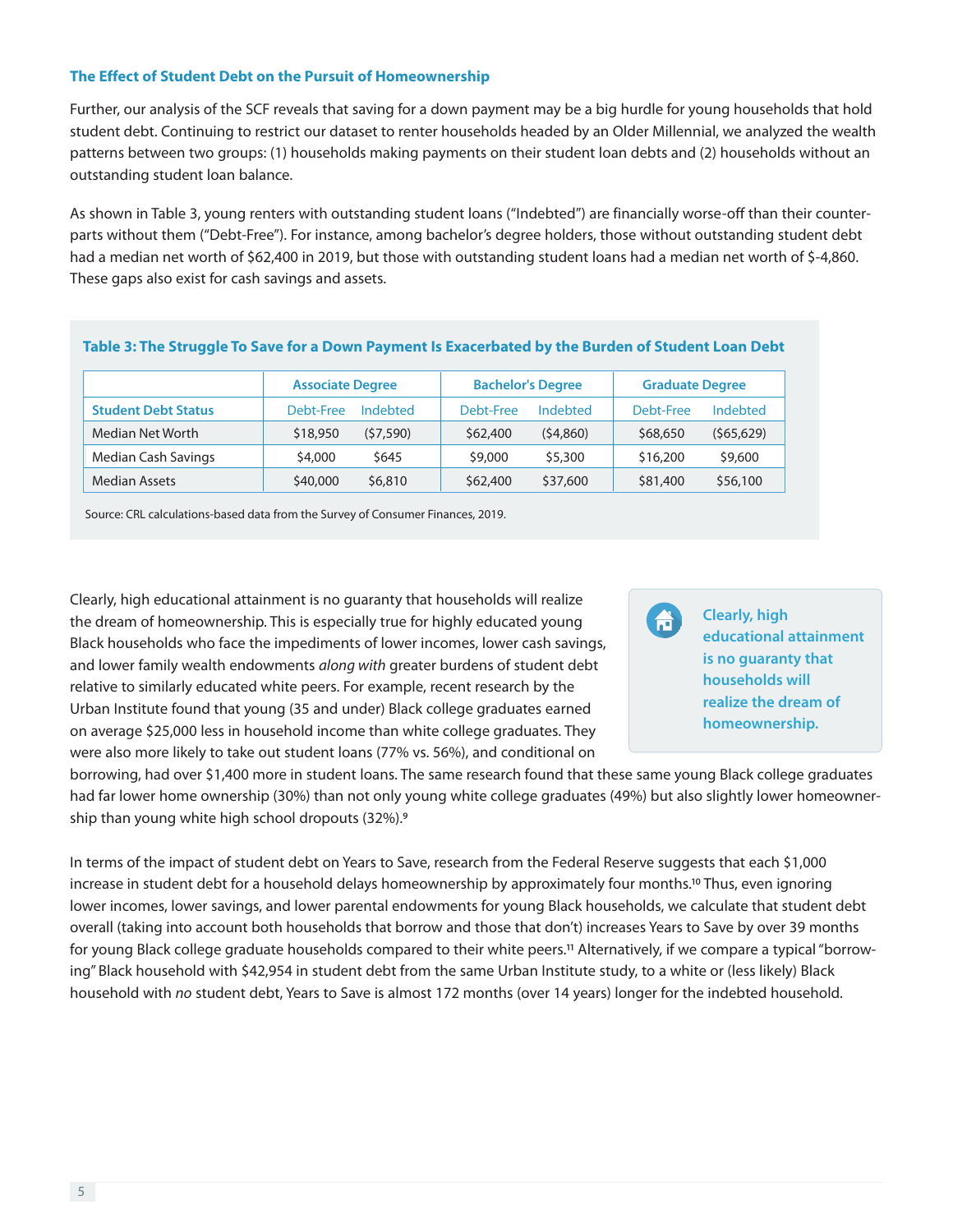Ultimately, these multiple disadvantages translate into the persistence of the racial wealth gap for all households of all ages, even for educated households as reflected in Figure 5 below, where we find that the typical Black household whose head earned a bachelor's degree or higher has roughly **half** the wealth of a white family whose head's highest level of education is an associate degree. The typical Latino household headed by someone with a bachelor's degree or higher has slightly less wealth than a white family whose head left college without a degree.



#### **Figure 5: Racial Wealth Gap Persists Despite Higher Level of Education**

Source: CRL calculations-based data from the Survey of Consumer Finances, 2019, median net worth including both renter and homeowner households.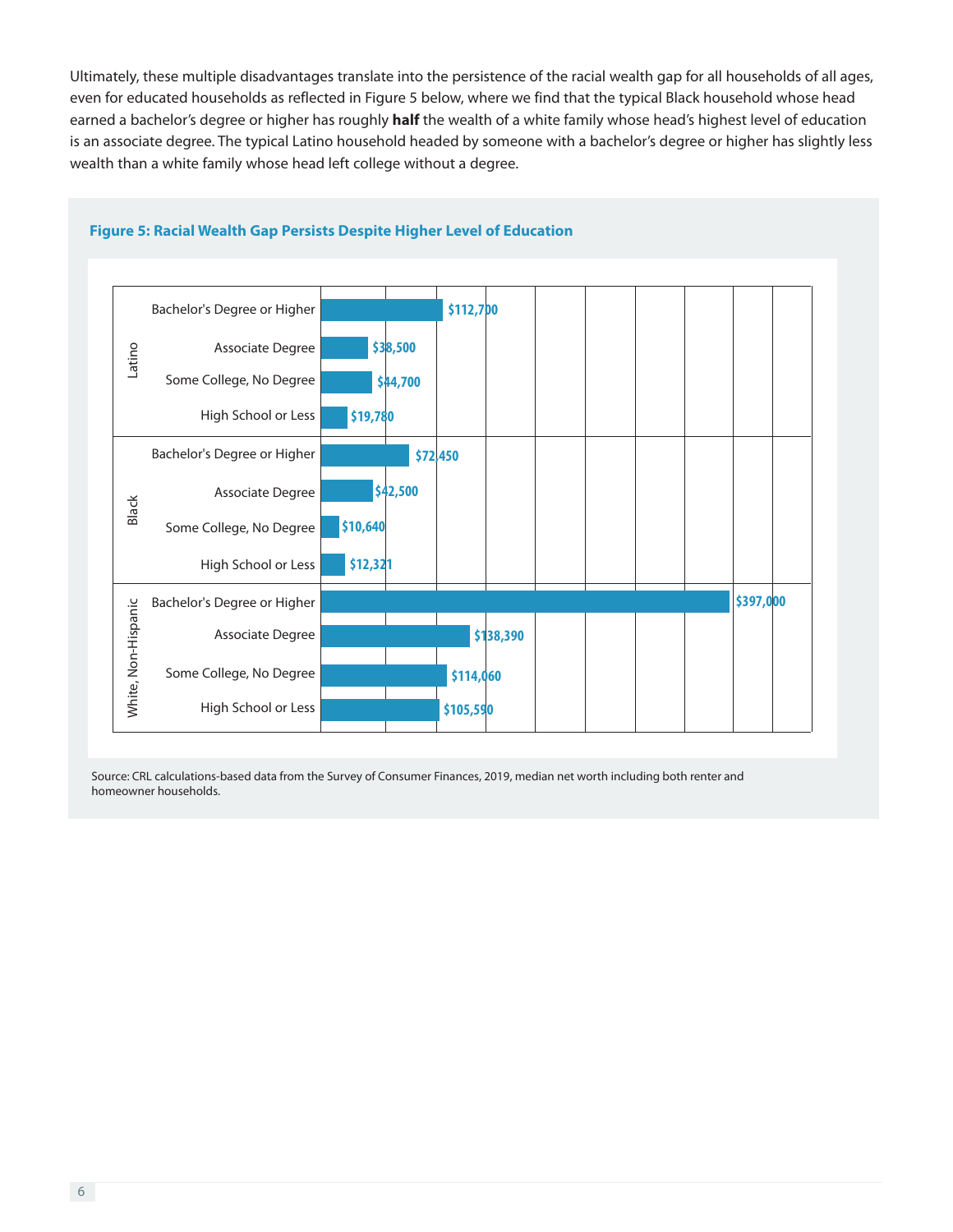Homeownership remains out of reach for many Black and Brown households particularly in certain locations and occupations. Homeownership rates of Blacks and Latinos remain far below that of whites, and Black homeownership is almost as low as it was 50 years ago, a few short years after the passage of the Fair Housing Act in 1968, which prohibited common exclusionary housing practices.12

 $\bigoplus$ 

**Left unaddressed, the racial disparities in homeownership will continue to widen and have dramatic consequences on the economy and our society.**

Though all prospective homebuyers face a challenging housing market, Black and Latino households must surmount other obstacles beyond those their white counterparts face. Discrimination, economic inequality, and predatory lending are continuing to affect communities of color disproportionately. Left unaddressed, the racial disparities in homeownership will continue to widen and have dramatic consequences on the economy and our society. Policymakers should prioritize targeted down payment assistance programs to help address these gaps.

Further, this analysis also shows that, even with the attainment of a bachelor's degree, young households that carry student debt face additional challenges when it comes to saving for a down payment. The most obvious channel that can negatively affect homeownership for student debt holders is reduced disposable income that could be used to save for a mortgage down payment. In addition, student loan debt can affect a borrower's credit characteristics (credit score and debt-to-income ratio), thus impacting the outcome of a mortgage application—even if down payment assistance is available. Therefore CRL has called for providing relief targeted to current and future student loan borrowers, including across-the-board student loan forgiveness of \$50,000, increasing the Pell Grant for low-income students, increasing state funding for higher education, and reforming income-based repayment.<sup>13</sup> These reforms will assure that households struggling with unaffordable student debt burdens can also benefit from down payment assistance.